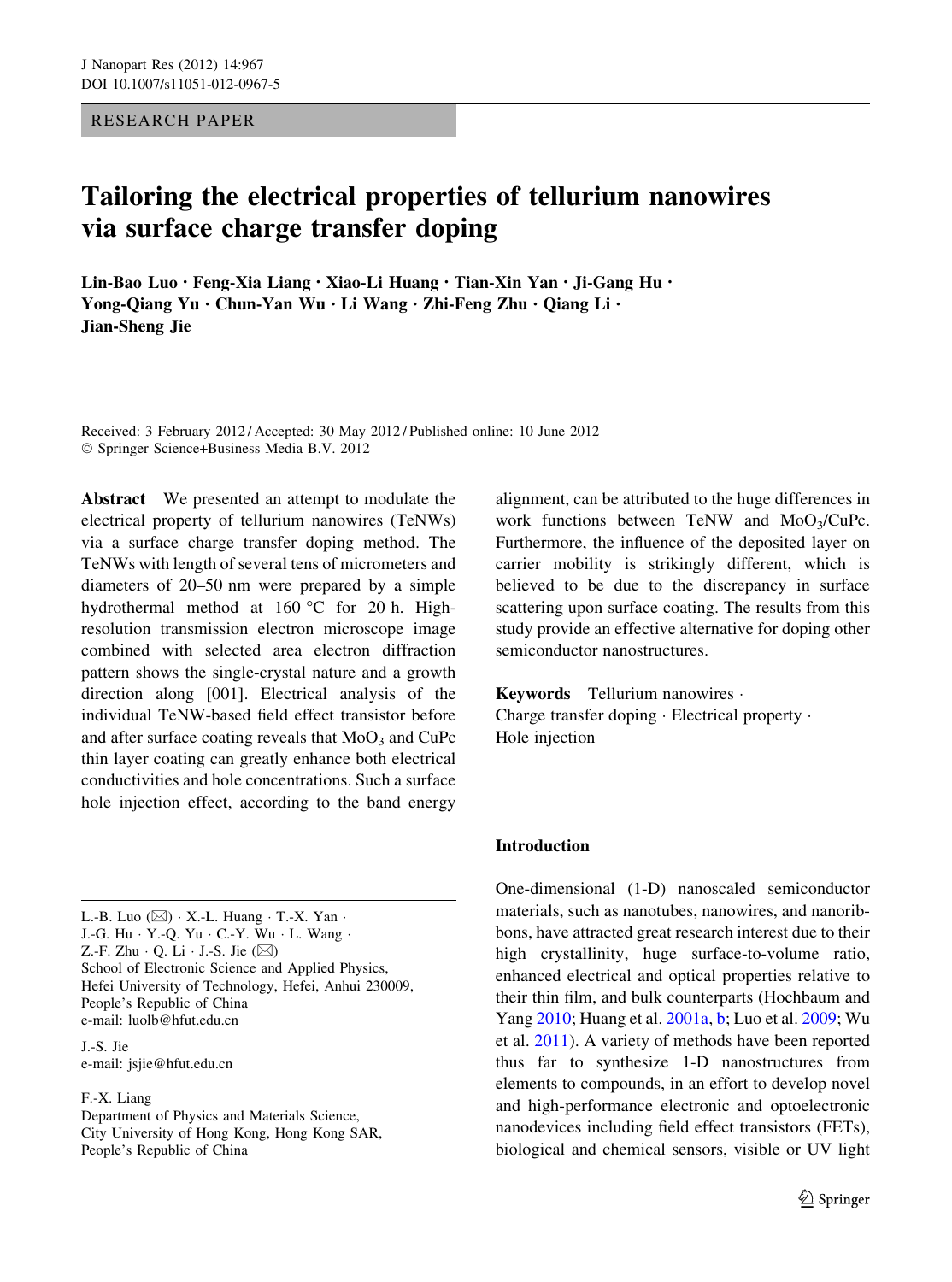photodetectors, and solar cells (Morales and Lieber [1998;](#page-8-0) Xia et al. [2003\)](#page-8-0). 1-D semiconductor nanostructures are considered the most promising candidate of building blocks for constructing powerful electronic devices.

Tellurium in trigonal phase is a typical  $p$ -type narrow gap elementary semiconductor, with a direct band gap of 0.35 eV at room temperature (Kudrjavcev [1974\)](#page-7-0). Single-crystalline nanostructured tellurium, especially in 1-D form, has garnered extensive attention lately because of their promising potential for constructing high-performance optoelectronic devices such as visible light photodetectors (Liu et al. [2009\)](#page-8-0) and nano FET (Liang and Qian [2009\)](#page-7-0). To date, various methods have been developed to prepare 1-D tellurium nanostructures. Xia et al. have reported the fabrication of 1-D nanostructure of  $t$ -Te via a solution phase procedure (Mayers and Xia [2002](#page-8-0)). Gautam's group developed a hydrothermal route to prepare Y-junction NWs in the presence of a strong reducing reagent,  $N$ a $BH$ <sub>4</sub> (Gautam and Rao [2004\)](#page-7-0). Furthermore, alginic acid, a straight-chain polyuronic acid made of monosaccharide unites, was utilized for the synthesis of tellurium nanowires (TeNWs) (Lu et al. [2005\)](#page-8-0). Despite these considerable efforts on the growth, a study on TeNW-based device (e.g. light emitting diode—LED) has rarely been initiated. This difficulty is partially associated with the failure to effectively modulate the electrical property of TeN-Ws. It is well known that the operation of semiconductor-based electronic devices mainly relies on the density of free charge carriers available in the semiconductor (Huang et al. [2001a](#page-7-0), [b](#page-7-0); Gillessen and Schairer [1987](#page-7-0)). In most cases, doping is achieved by directly incorporating impurity atoms into the host lattice at high temperature (He et al. [2009\)](#page-7-0), which is practical and widely adopted in semiconductor industry (Bjork et al. [2009](#page-7-0); Lu and Lieber [2002](#page-8-0); Sze and Ng [2007\)](#page-8-0). However, when comes to tailoring the electrical property of tellurium at nanoscale level, this traditional doping technique is out of place, in that TeNWs are extremely unstable at high temperature (Lan et al. [2007\)](#page-7-0). In this study, we present a novel surface charge transfer doping approach, via which the electrical property of TeNWs can be tuned by surface engineering. It was found that when a thin layer of MoO3 or CuPc was deposited onto the TeNWs surface, both conductivity and hole concentration of the TeNWs increase considerably. The reason

accounting for this charge transfer at the interface was elucidated at last.

### Experiment

## Synthesis and structural characterization of TeNWs

The TeNWs were grown through a modified hydrothermal method (Qian et al. [2006a](#page-8-0), [b\)](#page-8-0). Briefly, 0.5 mmol sodium telluride (Na<sub>2</sub>TeO<sub>3</sub>, Sigma-Aldrich Co., analytical grade) was dissolved in 25 ml of deionized water, then 1 mmol sodium thiosulphate  $(Na<sub>2</sub>S<sub>2</sub>O<sub>3</sub>$ , Sigma-Aldrich Co., analytical grade) was added into the solution. After being vigorously stirred for 30 min, the mixed solution was transferred to a Teflon-lined autoclave with a capacity of 30 ml and heated up to  $160 °C$  for 20 h, then allowed to cool to ambient temperature. The silver colored wool-like product was collected and washed for several times with distilled water and absolute ethanol. The morphology, crystal structure, and chemical composition of TeNWs were characterized by X-ray diffraction (XRD), scanning electron microscopy (SEM, Philips XL 30 FEG) attached with a energy-dispersive X-ray spectroscopy (EDS), transmission electron microcopy (TEM, CM 20, operated at 200 kV), and high-resolution transmission electron microscopy (HRTEM, CM 200 FEG, operated at 200 kV). X-ray photoelectron spectroscopy (XPS) analysis was performed on a VG ESCALAB 3 spectrometer, using a monochromatic Al  $K_{\alpha}$  source (1486.6 eV) at a base pressure of less than  $10^{-9}$  Torr. Ultraviolet photoemission spectroscopy (UPS) measurements with a total instrumental energy resolution of 90 meV was performed to characterize the energy level of pure TeNWs.

#### Device fabrication and analysis

The construction of TeNWs-based FET follows a standard process including nanowires dispersion, patterning by photolithography, electrode film deposition by electron-beam evaporator, and finally lift-off (Luo et al. [2012;](#page-8-0) Patolsky et al. [2006\)](#page-8-0). Briefly, the assynthesized TeNWs was firstly immersed into an absolute alcohol solution via ultrasonication. The resultant NW suspension was then spread onto a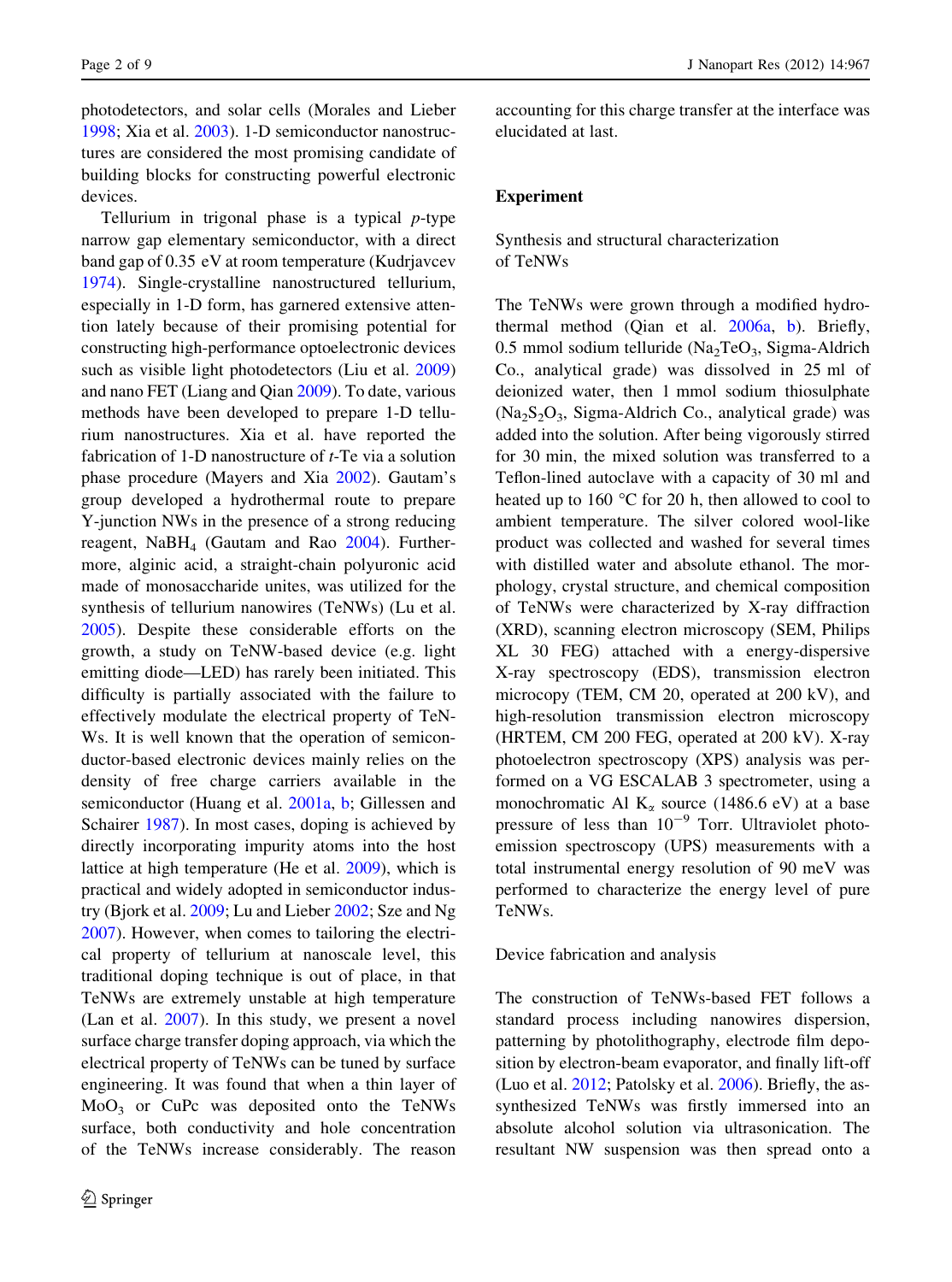thermally oxidized  $p^+$ -Si substrate (SiO<sub>2</sub>: 500 nm) by a micropipette (note that each dispersion consumes  $\sim$ 100 µl in average). To maximum the number of individual TeNW-based FET devices, the ratio of TeNWs/alcohol was optimized. It is found that the suspension containing 2 mg TeNWs and 15 ml alcohol will lead to most desired TeNWs density on the substrate. After evaporation of the solvent, shadow mask and electron-beam evaporator were utilized to define both source and drain electrodes. Metal deposition was carried out in an ultrahigh-vacuum electronbeam evaporator at a base pressure of  $5 \times 10^{-8}$  Torr. After the fabrication of TeNW-FETs,  $MoO<sub>3</sub>$  and CuPc were directly deposited on the device in a thermal evaporator (Edwards, Auto 306). Note that both evaporators mentioned here were equipped with a thickness monitor to control the thickness accurately. The electrical analysis of the TeNW-FETs was performed on a semiconductor I–V characterization system (4200-SCS, Keithley Company) with picoampere sensitivity.

#### Results and discussion

After synthesis, the crystallinity and purity (phase and composition) of the product was firstly studied by XRD. Figure [1a](#page-3-0) shows a typical X-ray powder diffraction pattern of the sample obtained. Very clearly, all peaks can be readily indexed to hexagonal phase of tellurium  $(t-Te)$ , with calculated lattice parameter of  $a = 4.46$  Å,  $c = 5.92$  Å, in good agreement with the standard date (JCPDF Card number: 36-1452) (Wang et al. [2007](#page-8-0)). The SEM image at low magnification shown in Fig. [1b](#page-3-0) indicates that the product is largely composed of wire-like fibers, and no obvious impurity and contaminant are visualized. The fibers are up to several tens of micrometers in length. The yield of these TeNW product was more than 90 %. Figure [1](#page-3-0)c shows a TEM image of two TeNWs with diameters of  $\sim$  20 and 50 nm. Corresponding EDX analysis of these NWs shows the presence of only tellurium element (the copper signal can be attributed to Cu TEM grid). HRTEM was carried out to unveil the growth direction of the TeNWs, as shown in Fig. [1d](#page-3-0), the fringe spacing of the crystal plane perpendicular to the length of the TeNWs is 0.592 nm, corresponding to (001) planes of trigonal Te. Corresponding SAED pattern in the bottom inset of Fig. [1](#page-3-0)d

confirms the single-crystal nature and [001] orientation of the TeNWs (Qian et al. [2006a,](#page-8-0) [b\)](#page-8-0). This growth direction is in fact consistent with the inherent helical chain of t-Te (Xie et al. [2006](#page-8-0)).

In order to study the transport properties of the asprepared TeNWs and further extensively investigate the charge doping effect via surface coating, formation of good contact (Ohmic contact) between the TeNWs and electrode metal is a necessity. To this end, we tried many metals such as Ti, Ti/Au, Pt, and Au, and concluded that gold is the most appropriate material to minimize the contact resistance. As displayed in Fig. [2a](#page-3-0), a long TeNW was connected by four parallel Au electrodes spaced about 2 µm apart. The contact resistance between the semiconductor and metal  $(R_{\rm con})$ and the NW resistance were estimated using the formula of  $R^{bc} = R_{\text{nw}}^{bc} + 2R_{\text{con}} + 2R_{\text{ele}}$ , where  $R_{\text{nw}}^{bc}$ and  $R^{bc}$  are the resistance measured by four- and twoprobe measurements, respectively, and  $R_{ele}$  is the resistance of electrode metal, which can be neglected in our case. The resistance  $R_{\text{nw}}^{bc}$  (between b and c, red line) is calculated to be about 0.7308  $\Omega$  by fitting the linear part near the 0 V. Additionally, the contact resistance is about  $1.78 \times 10^{-3} \Omega$ , which is about 0.24 % that of the TeNW resistance. In this connection, two-probe configuration was employed in the following study.

To compare the electrical characteristics of these TeNWs before and after surface deposition, individual TeNW-FETs were fabricated. The insetting diagram in Fig. [3](#page-4-0)a shows a typical TeNW-FET configuration after surface coating. The gate voltage was applied to the p-type silicon substrate in a global back gate configuration. Figure  $3a$  $3a$  plots the  $I-V$  measurement of pure  $MoO<sub>3</sub>$  thin film, pure TeNW, and TeNW covered with MoO<sub>3</sub>. Apparently, after the deposition of the  $MoO<sub>3</sub>$  layer, the resistance of the TeNW decrease considerably from  $5.0 \times 10^5$  to  $2.6 \times 10^5 \Omega$ . Without question, such an increase in conductivity cannot be ascribed to contribution from deposited thin layer in that the resistance of pure  $MoO<sub>3</sub>$  layer is approximately  $10^{10}$   $\Omega$ , virtually being electrically insulating. As we will discuss later, the surface charge transfer at the  $MoO<sub>3</sub>$  and TeNW interface is responsible for the decrease in resistance. In this study, we measured 10 TeNWs in total and the majority of the NWs exhibited increased conductance after surface engineering (cf. Fig. [3b](#page-4-0)). In addition to  $MoO<sub>3</sub>$ , CuPc coating can also reduce resistance of TeNW. As shown in Fig. [3](#page-4-0)c,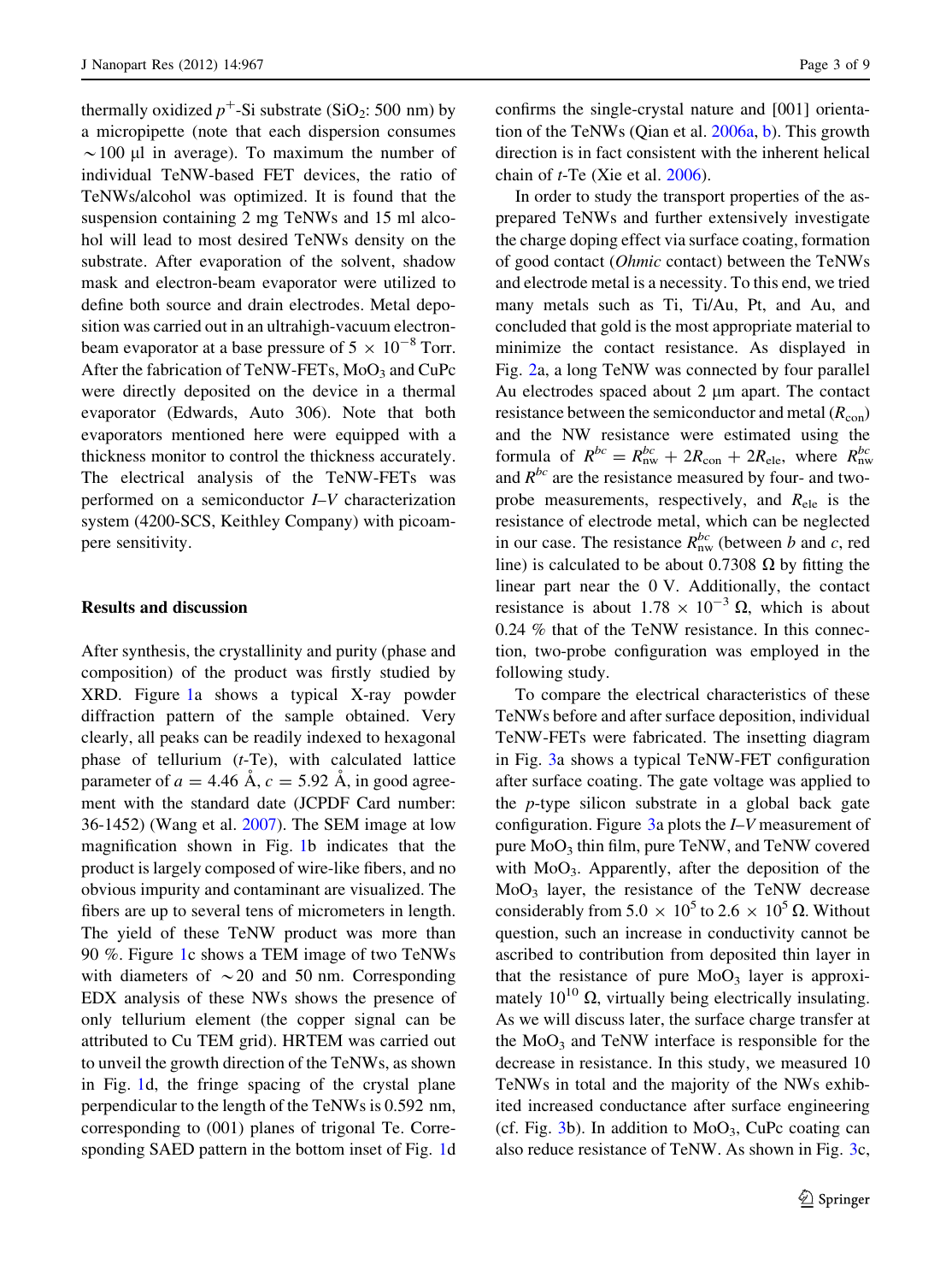<span id="page-3-0"></span>Fig. 1 a XRD pattern of the as-prepared TeNWs. b A typical SEM image of the TeNWs at low magnification. c A typical TEM image of the TeNWs, the bottom inset is the corresponding EDS spectrum. d HRTEM image of an individual TeNW, the bottom inset is the corresponding SAED pattern

 $(a)$ 



Fig. 2 a SEM image of the TeNW connected by four parallel Au electrodes, the four parallel electrodes are marked as  $a, b, c, d$  from up to down. b I–V curves from two- and four-probe measurements

the resistance was found to decrease by nearly 15 times after the CuPc coverage.

Figure [4](#page-4-0)a shows  $I_{ds}$  vs.  $V_{ds}$  curves of a typical FET fabricated from a single-naked TeNW at different gate voltages. It was found that when  $V<sub>g</sub>$  increases (or decreases), the conductance of the TeNW decreases (or increases) accordingly. Such gate-dependent  $I_{ds}-V_{ds}$  characteristics signify the *p*-type conductivity of TeNW. Figure [4b](#page-4-0) shows the typical transfer characteristics, namely  $I_{ds}$  vs.  $V_{gs}$  curves at a constant

 $V_{ds}$  of  $-0.06$  V. By deducing from the linearly extrapolated value at the  $V<sub>g</sub>$  axis, a threshold voltage  $(V_T)$  of  $-30$  V is obtained. Assuming a cylinder on an infinite plate model for the TeNW-FET, the channel capacitance of the back gate was estimated to be 0.34 fF using the relation of  $C = 2\pi\varepsilon_0 \varepsilon_r L/\ln(4h/d)$ , where  $\varepsilon_0$  and  $\varepsilon_r$  is the vacuum permittivity (8.85  $\times$  $10^{-14}$  F cm<sup>-1</sup>) and effective dielectric constant of  $SiO<sub>2</sub>$  (3.9), respectively, h (300 nm) the thickness of the dielectric layer,  $L (5 \times 10^{-4} \text{ cm})$  the channel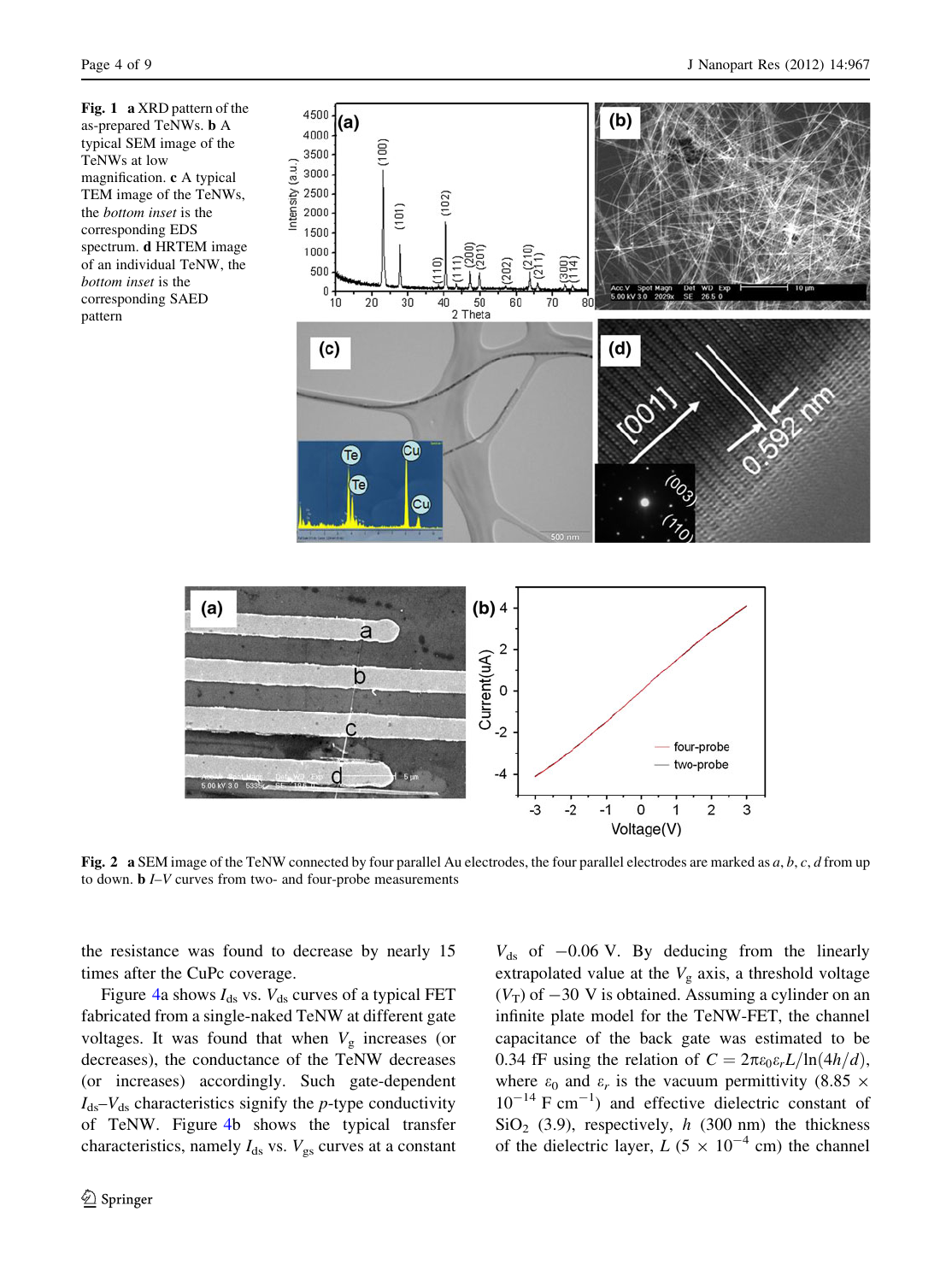<span id="page-4-0"></span>Fig. 3 a  $I-V$  curve of the MoO3, pure TeNW, and TeNW with  $MoO<sub>3</sub>$  coating, inset in (a) shows schematic illustration of TeNW-FET with  $MoO<sub>3</sub>$  layer. c *I*-V curve of the CuPc, pure TeNW, and TeNW with CuPc coverage. Histograms for  $I/I_0$  with MoO<sub>3</sub> (**b**) and CuPc (d) coverage,  $I/I_0$  is defined as the current ratio of TeNW after surface coating to pure TeNW



Fig. 4 Electrical characteristics of TeNW-FET device: typical  $I_{ds}$  vs.  $V_{ds}$  curves at different  $V_{gs}$ without  $MoO<sub>3</sub>(a)$  and with  $MoO<sub>3</sub> coating (c), the *inset*$ in (a) shows a typical SEM image of a FET device after MoO<sub>3</sub> coating.  $I_{ds}$ – $V_{gs}$ recorded at  $V_{ds} = -0.06$  V without  $MoO<sub>3</sub>$  (b) and with  $MoO<sub>3</sub> coating (**d**),  $I<sub>ds</sub>$  is$ shown in both linear (left) and logarithmic (right) plots

length, and  $d (5 \times 10^{-6} \text{ cm})$  the radius of the TeNW. The hole mobility  $(\mu_h)$  can be calculated to be  $685 \text{ cm}^2/\text{Vs}$  in the linear operation region using the equation  $\mu_h = g_m L^2 / CV_{ds}$ , where  $g_m$  is given by

 $g_{\rm m} = dI_{\rm ds}/dV_{\rm gs}$ , which is about 55.87 nS by fitting the linear part of the curve, and  $V_{ds}$  (-0.06 V) is the source drain voltage. Such a mobility is about 2–3 times that of TeNW-based FET (Tao et al. [2003](#page-8-0)).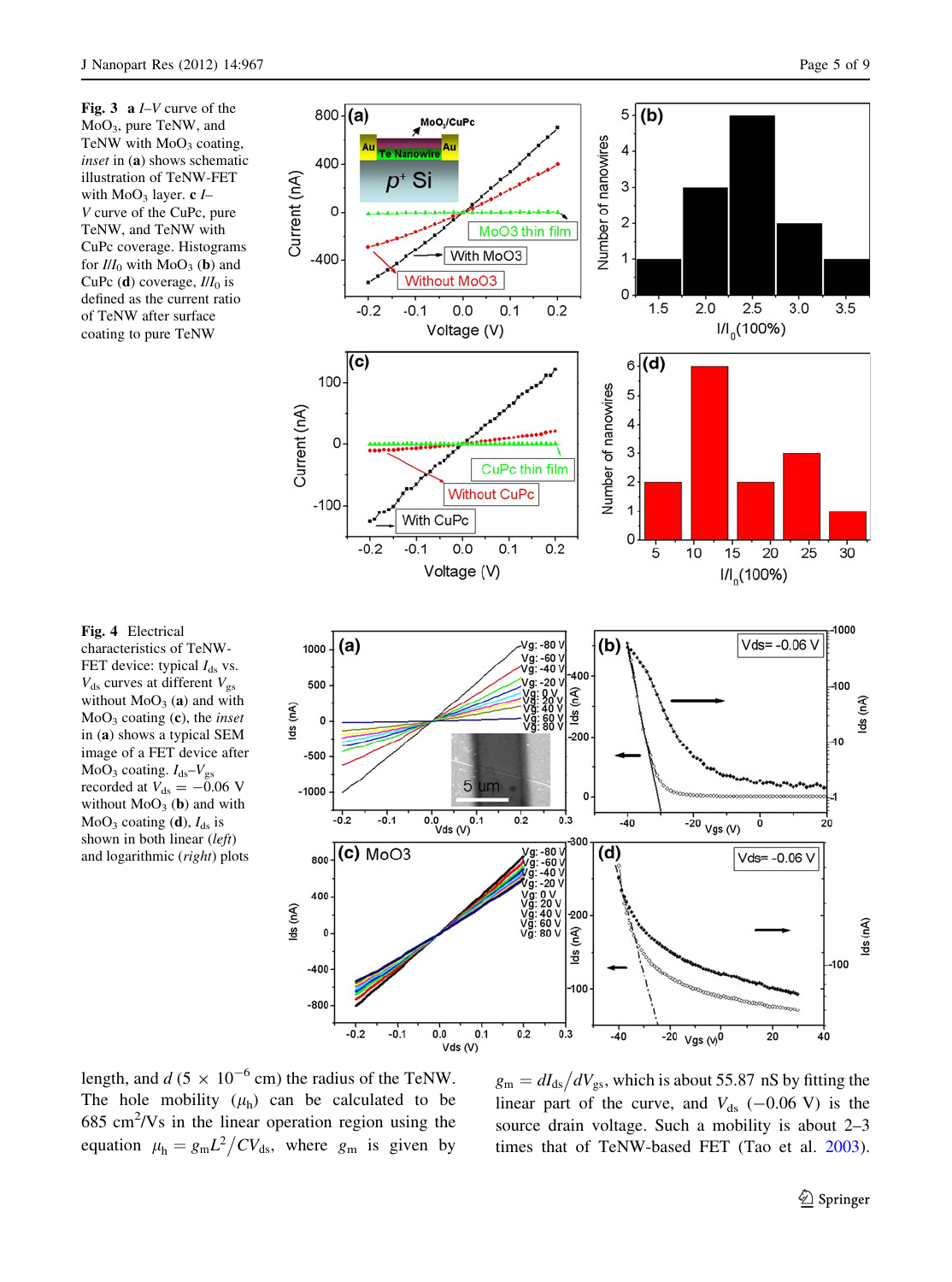Fig. 5 Electrical characteristics of TeNW-FET device: typical  $I_{ds}$  vs.  $V_{ds}$  curves at different  $V_{gs}$ without CuPc (a) and with CuPc coating  $(c)$ , the *inset* in (a) shows a typical SEM image of a FET device after CuPc coating, and the bottom inset in (c) shows the molecular structure of CuPc.  $I_{ds}-V_{gs}$  recorded at  $V_{ds} =$  $-0.06$  V without CuPc (b) and with CuPc coating (d),  $I_{ds}$  is shown in both linear (left) and logarithmic (right) plots



Additionally, the hole concentration is determined to be 4.26  $\times$  10<sup>17</sup> cm<sup>-3</sup> from the formula of  $\rho = 1/n_hq\mu_h$ . Significantly, upon deposition of  $MoO<sub>3</sub>$  layer with thickness around 30 nm, a striking change in electrical property of TeNW-FET was observed. Figure [4](#page-4-0)c and d plots the  $I_{ds}-V_{ds}$  curves at different  $V_g$  and the transfer characteristics at  $V_{ds} = -0.06$  V, respectively. The carrier mobility is determined to be 155 cm<sup>2</sup>/Vs, slightly lower than that of pure TeNW-FET. What is more, the calculated hole concentration is  $3.32 \times 10^{18}$  cm<sup>-3</sup>, nearly one order of magnitude larger than that of pure TeNW-FET.

Similar doping effect was observed on CuPc thin film as well. Figure 5 compares the transport properties of another TeNWs at different conditions. Clearly, prior to CuPc coating, the TeNW exhibits a  $p$ -type electrical conduction, with a hole mobility of 172 cm<sup>2</sup>/Vs and hole concentration of 7.58  $\times$  10<sup>16</sup> cm<sup>-3</sup>, respectively. But, deposition of a layer of 30 nm thick CuPc can lead to a pronounced increase in hole concentration  $(4.27 \times 10^{17} \text{ cm}^{-3})$ . Meanwhile, the carrier mobility increases a little bit to  $231 \text{ cm}^2/\text{Vs}$ , which is different from that with  $MoO<sub>3</sub>$  coating. The change of carrier mobility, hole concentration, threshold voltage, and on/off ratio of the TeNW-FET device before and after surface coating was summarized in Table 1.

Though both  $MoO<sub>3</sub>$  and CuPc thin film deposition can improve the hole concentration and electrical conduction of the TeNWs, nevertheless it is worth noting that their influences on the carrier mobility are opposite. This discrepancy is probably associated with the surface scattering effect, as a result of surface passivation or termination. Previously, it has been observed on silicon NWs that due to the huge surfaceto-volume ratio, the surface defect including surface dangling bond, surface absorbents species can influence the transport properties. Generally, the stronger

Table 1 Comparison of carrier mobility, hole concentration, threshold voltage, and on/off ratio of TeNW without and with the coverage of  $MoO<sub>3</sub>$  and CuPc layer

|                             | Carrier mobility<br>$(cm^2/Vs)$ | Hole concentration $\text{cm}^{-3}$ )       | Threshold voltage $(V)$ | On/off ratio |
|-----------------------------|---------------------------------|---------------------------------------------|-------------------------|--------------|
| TeNW/MoO <sub>3</sub> @TeNW | 685/155                         | $4.26 \times 10^{17} / 3.32 \times 10^{18}$ | $-30/ -25$              | 500/3        |
| TeNW/CuPc@TeNW              | 172/231                         | $7.58 \times 10^{16} / 4.27 \times 10^{17}$ | $-15/-15$               | 1000/1000    |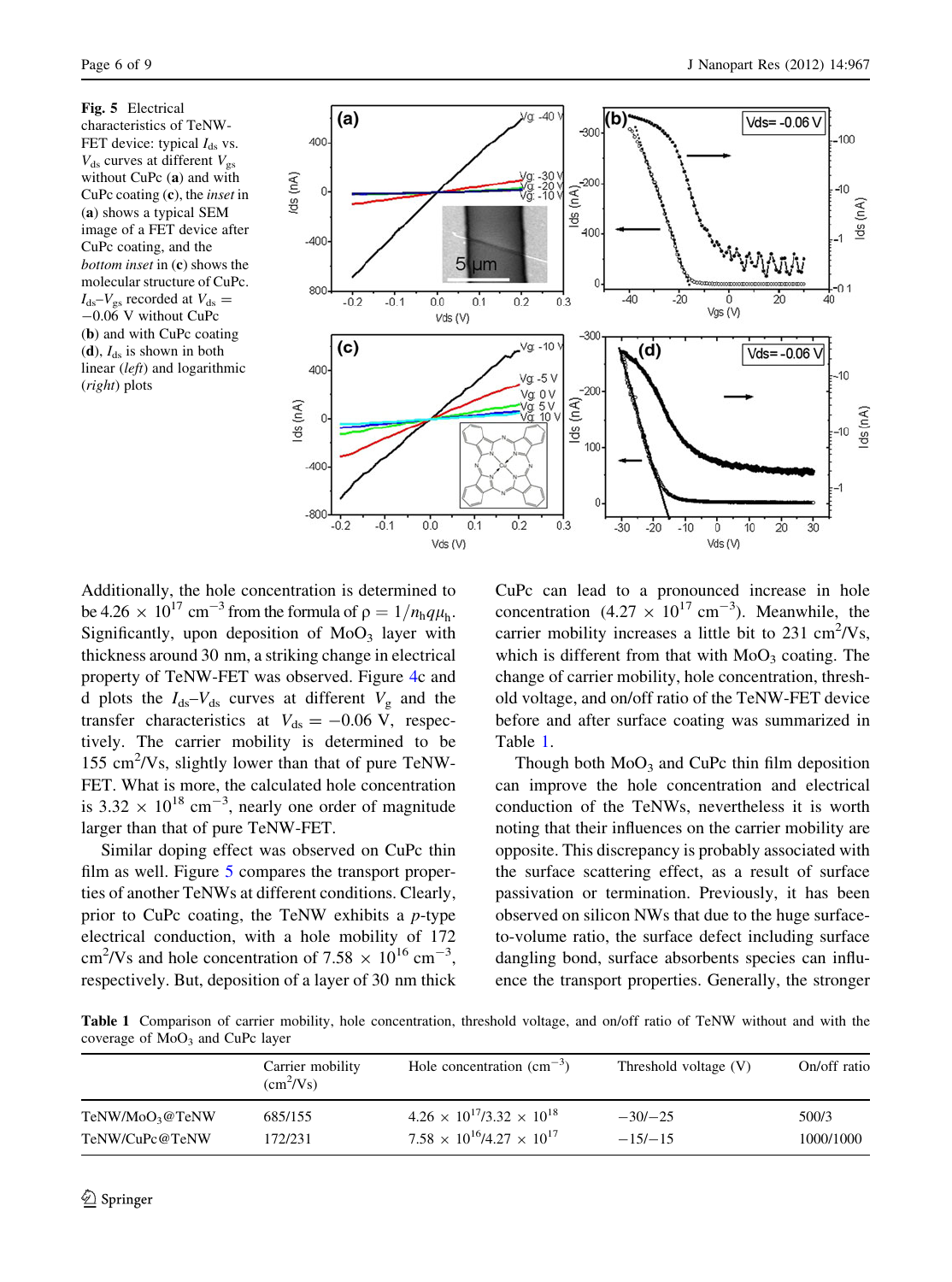<span id="page-6-0"></span>Fig. 6 a XPS spectra of Te3d peaks for pure TeNWs, TeNWs coated with 10 nm MoO3 layer, and TeNWs coated with 10 nm CuPc layer. b Hole concentration vs. the thickness of the MoO3/CuPc layer

 $3.0\times10<sup>1</sup>$ 

 $0.0$ 

 $-10$  $\Omega$  $10$ 20  $30$ 40 50 60  $70$ 80

Binding Energy (eV) the surface scattering effect of surface defects on carriers, the lower the carrier mobility would be (Schmidt et al.  $2009$ ). In light of this, the MoO<sub>3</sub> deposition induced decrease in hole mobility can be ascribed to the increase in surface scattering after surface coating, whereas for CuPc, the increased mobility can be, in contrast, attributed to decrease in surface scattering when CuPc layer was coated. The exact reason for this phenomenon is still unknown to us and need further investigation.

TeNWs coated with C

**TeNMs** 

576 574 572 570 568 566

584 582 580 578

8000

4000

The enhancement of hole concentration was further verified by interface charge transfer between TeNW and  $MoO<sub>3</sub>/CuPc$  by XPS analysis. As shown in Fig. 6a, the XPS spectrum of pure TeNWs shows a Te3d peak at 573.218 eV. After surface deposition of  $MoO<sub>3</sub>$  and CuPc, the binding energy shifts to 572.892 and 572.660 eV, respectively. These shifts to lower binding energy indicate an upward band bending at the TeNW surface region, which was induced by hole accumulation at TeNW to balance the negatively charged molecules (Qi et al. [2007;](#page-8-0) Yuan et al. [2010](#page-8-0)). The weakened signal after surface coating is understandable considering the fact that the thickness of deposited layer is larger than the effective analysis

Fig. 7 a UPS spectrum of TeNWs. b Electronic structures diagram of the TeNW and MoO<sub>3</sub>/CuPc. c Schematic illustration of the electron injection from TeNW to  $MoO<sub>3</sub>$ 



 $-M<sub>DC3</sub>$ 

 $-$  CuPc

Thickness (nm)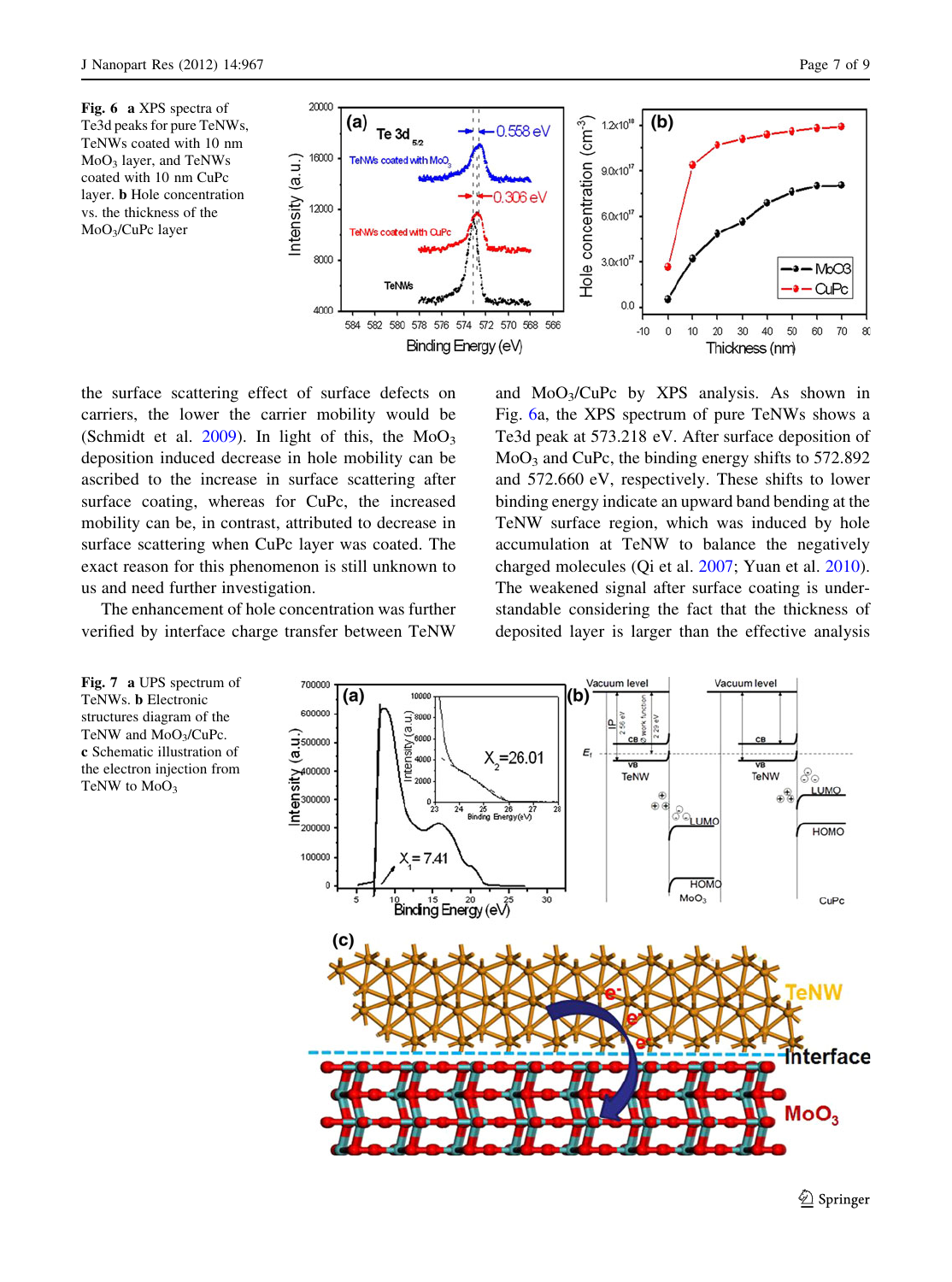<span id="page-7-0"></span>depth of the instrument, which is normally 5–10 nm. To further study the controllability of this surface doping method, the hole concentration evolution as a function of layer thickness was carried out. The black line in Fig. [6b](#page-6-0) depicted the hole concentration corresponding to increasing thickness of  $MoO<sub>3</sub>$  layer. When 10 nm thick  $MoO<sub>3</sub>$  was coated, the hole increase from  $5.37 \times 10^{16}$  to  $3.21 \times 10^{17}$ . As the thickness further increases to 20, 30, 40, 50, and 60 nm, the hole concentration increases to  $4.83 \times 10^{17}$ ,  $5.65 \times 10^{17}$ ,  $6.86 \times 10^{17}$ ,  $7.59 \times 10^{17}$ , and  $7.98 \times 10^{17}$  cm<sup>-3</sup>, respectively. Similar hole concentration dependence on CuPc was observed as well. Nevertheless, when the thickness reached 60 nm  $(MoO<sub>3</sub>)$  or 40 nm  $(CuPc)$ , the hole concentration reached a constant, independent of further increase of the dopant layer. This saturation in hole concentration suggests that only the dopant layer near the TeNW interface contribute to the charge transfer.

To elucidate the physical origin of hole concentration enhancement by  $MoO<sub>3</sub>/CuPc$  thin layer deposition, we compared the energy level diagram of the TeNW and  $MoO<sub>3</sub>/CuPc$ . The UPS spectra of pure TeNWs were shown in Fig. [7a](#page-6-0), from which, two cutoff values  $(X_1 = 7.41 \text{ eV} \text{ and } X_2 = 26.01 \text{ eV})$  at lowand high-binding energy were derived. Based on these two values, the ionization potential (IP) and fermi level  $(\emptyset)$  are estimated to be 2.29 and 2.56 eV, respectively. Figure [7](#page-6-0)b aligns the energy levels of both TeNW/MoO<sub>3</sub> and TeNW/CuPc interfaces. The lowest unoccupied molecular orbital (LUMO) value of  $-6.7/-3.4$  eV and highest occupied molecular orbital (HOMO) value of  $-9.7/-5.2$  eV of MoO<sub>3</sub>/CuPc are lower than that of TeNWs (Kröger et al. 2009; Ng et al. [2009\)](#page-8-0). This feature suggests that the Fermi level of TeNWs is higher than that of  $MoO<sub>3</sub>$  and CuPc, thus it facilitates the spontaneous electron transfer from TeNW to MoO<sub>3</sub>/CuPc.

### Conclusion

In summary, we reported on the surface transfer  $p$ -type doping of TeNWs via thin layer deposition. The single [001] oriented TeNWs were synthesized by a simple hydrothermal method. Electrical property analysis shows that both electrical conductance and hole concentration are prominently enhanced after  $MoO<sub>3</sub>/$ CuPc coating. Such a remarkable surface doping effect is due to the surface charge transfer, as a result of the huge difference of work functions between TeNW and  $MoO<sub>3</sub>/CuPc$ . These results suggest that surface charge transfer doping is an effective method to modulate the electrical property of TeNWs.

Acknowledgments The authors thank Dr. Hong-Bing Yao at University of Science and Technology of China for generous help and constructive discussion. This work was supported by the National Natural Science Foundation of China (Nos. 60806028, 61106010, 21101051, and 20901021), the Program for New Century Excellent Talents in University of the Chinese Ministry of Education (NCET-08-0764), the Major Research Plan of the National Natural Science Foundation of China (No. 91027021), and the Fundamental Research Funds for the Central Universities.

## References

- Bjork M, Schmid H, Knoch J, Riel H, Riess W (2009) Donor deactivation in silicon nanostructures. Nat Nanotechnol 4:103–107. doi:[10.1038/nnano.2008.400](http://dx.doi.org/10.1038/nnano.2008.400)
- Gautam U, Rao C (2004) Controlled synthesis of crystalline tellurium nanorods, nanowires, nanobelts and related structures by a self-seeding solution process. J Mater Chem 14:2530–2535. doi:[10.1039/B405006A](http://dx.doi.org/10.1039/B405006A)
- Gillessen K, Schairer W (1987) Light emitting diodes: an introduction. Prentice Hall International, London
- He Z, Jie J, Zhang W, Luo L, Fan X, Yuan G, Bello I, Lee S (2009) Tuning electrical and photoelectrical properties of CdSe nanowires via indium doping. Small 5:345–350. doi: [10.1002/smll.200801006](http://dx.doi.org/10.1002/smll.200801006)
- Hochbaum A, Yang P (2010) Semiconductor nanowires for energy conversion. Chem Rev 110:527–546. doi[:10.1021/](http://dx.doi.org/10.1021/cr900075v) [cr900075v](http://dx.doi.org/10.1021/cr900075v)
- Huang M, Mao S, Feick H, Yan H, Wu Y, Kind H, Weber E, Russo R, Yang P (2001a) Room-temperature ultraviolet nanowire nanolasers. Science 292:1897–1899. doi[:10.1126/](http://dx.doi.org/10.1126/science.1060367) [science.1060367](http://dx.doi.org/10.1126/science.1060367)
- Huang Y, Duan X, Cui Y, Lauhon L, Kim K, Lieber C (2001b) Logic gates and computation from assembled nanowire building blocks. Science 294:1313–1317. doi[:10.1126/](http://dx.doi.org/10.1126/science.1066192) [science.1066192](http://dx.doi.org/10.1126/science.1066192)
- Kröger M, Hamwi S, Meyer J, Riedl T, Kowalsky W, Kahn A (2009) P-type doping of organic wide band gap materials by transition metal oxides: a case-study on molybdenum trioxide. Org Electron 10:932–938. doi[:10.1016/j.orgel.](http://dx.doi.org/10.1016/j.orgel.2009.05.007) [2009.05.007](http://dx.doi.org/10.1016/j.orgel.2009.05.007)
- Kudrjavcev A (1974) The chemistry and technology of selenium and tellurium. Collet's, London
- Lan W, Yu S, Qian H, Wan Y (2007) Dispersibility, stabilization, and chemical stability of ultrathin tellurium nanowires in acetone: morphology change, crystallization, and transformation into TeO2 in different solvents. Langmuir 23:3409-3417. doi:[10.1021/la063272](http://dx.doi.org/10.1021/la063272%2b)+
- Liang F, Qian H (2009) Synthesis of tellurium nanowires and their transport property. Mater Chem Phys 113:523–526. doi[:10.1016/j.matchemphys.2008.07.101](http://dx.doi.org/10.1016/j.matchemphys.2008.07.101)